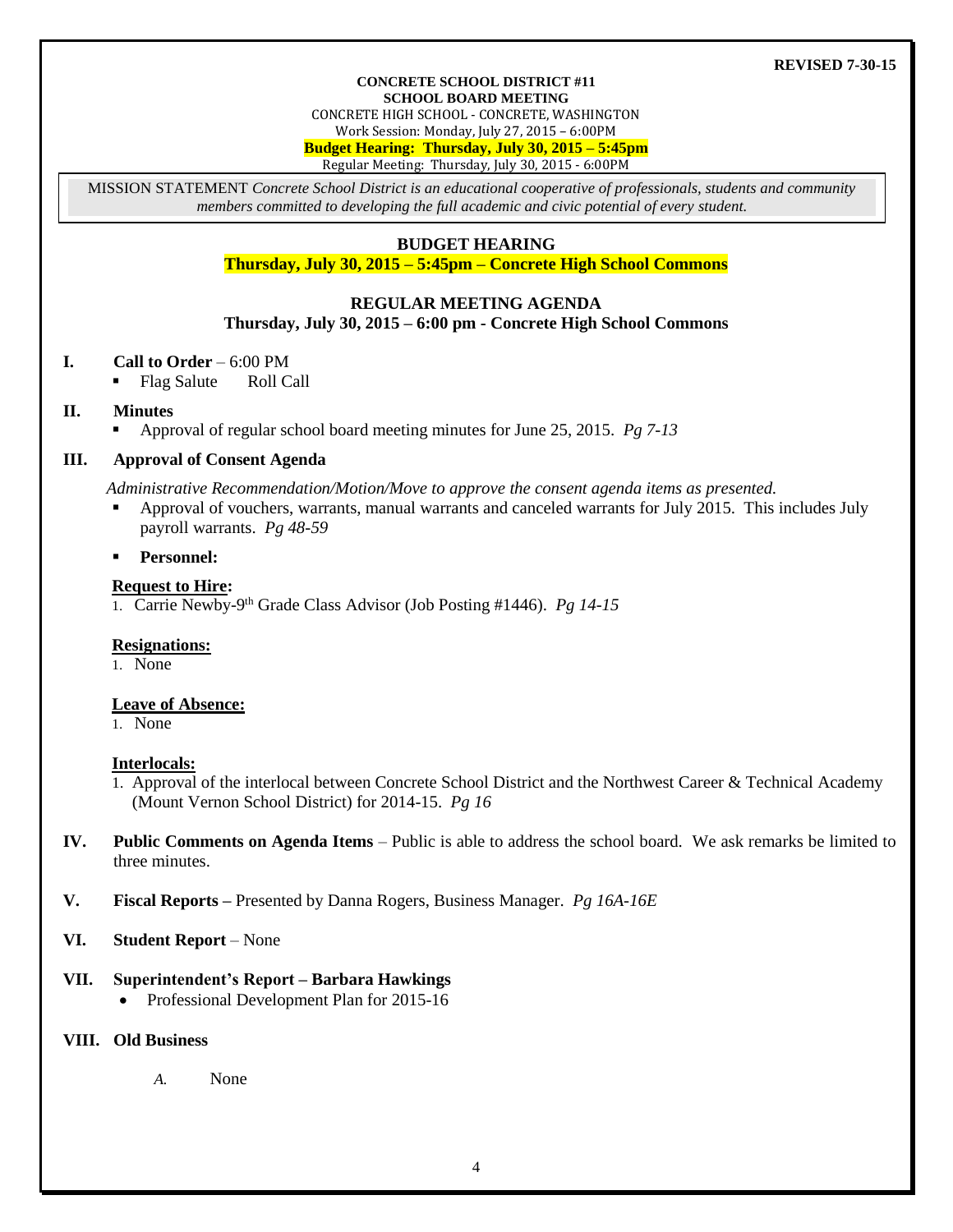#### **REVISED 7-30-15**

## **IX. New Business**

- *A.* Request approval of the first reading of revised policy #2022-Electronic Resources Barbara Hawkings. *Administrative Recommendation Action/Motion/Move to approve the first reading of revised policy #2022-Electronic Resources. Pg 17-18*
- *B.* Request approval of the first reading of revised policy #2140-Guidance and Counseling Barbara Hawkings. *Administrative Recommendation Action/Motion/Move to approve the first reading of revised policy #2140-Guidance Counseling. Pg 19-20*
- *C.* Request approval of the first reading of revised policy #2255-Alternative Learning Experience Courses – Barbara Hawkings. *Administrative Recommendation Action/Motion/Move to approve the first reading of revised policy #2255-Alternative Learning Experience Courses. Pg 21-24*
- *D.* Request approval of the first reading of revised policy #3122-Excused and Unexcused Absences Barbara Hawkings. *Administrative Recommendation Action/Motion/Move to approve the first reading of revised policy #3122-Excused and Unexcused Absences. Pg 25-28*
- *E.* Request approval of the first reading of revised policy #3422-Student Sports-Concussion and Head Injuries and Sudden Cardiac Arrest – Barbara Hawkings. *Administrative Recommendation Action/Motion/Move to approve the first reading of revised policy #3422-Student Sports-Concussion and Head Injuries and Sudden Cardiac Arrest. Pg 29-30*
- *F.* Request approval of the first reading of policy #2107-Comprehensive Early Literacy Plan Barbara Hawkings. *Administrative Recommendation Action/Motion/Move to approve the first reading of policy #2107-Comprehensive Early Literacy Plan. Pg 31-33*
- *G.* Request approval of the first reading of policy #2145-Suicide Prevention Barbara Hawkings. *Administrative Recommendation Action/Motion/Move to approve the first reading of policy #2145- Suicide Prevention. Pg 34-35*
- *H.* Request approval of the first reading of policy #3205-Sexual Harassment of Students Prohibited Barbara Hawkings. *Administrative Recommendation Action/Motion/Move to approve the first reading of policy #3205-Sexual Harassment of Students Prohibited. Pg 36-38*
- *I.* Request approval of the first reading of policy #3211-Transgender Students Barbara Hawkings. *Administrative Recommendation Action/Motion/Move to approve the first reading of policy #3211- Transgender Students. Pg 39*
- *J.* Request approval of the first reading of policy #5011-Sexual harassment of District Staff Prohibited – Barbara Hawkings. *Administrative Recommendation Action/Motion/Move to approve the first reading of policy #5011-Sexual harassment of District Staff Prohibited. Pg 40-42*
- *K.* Request approval of a donation of a Craftsman electric start 22" 4-cycle snow thrower valued at \$200 – Barbara Hawkings. *Administrative Recommendation Action/Motion/Move to approve a donation of a Craftsman electric start 22" 4-cycle snow thrower valued at \$200. Pg 43*
- *L.* Request approval to provide National Board Certification stipends to Renata Mapes, Carrie Newby, Hallie Elms, and Lacy Lahr - Barbara Hawkings. *Administrative Recommendation Action/Motion/Move to approve National Board Certification Stipends to Renata Mapes, Carrie Newby, Hallie Elms, and Lacy Lahr. Pg 44*